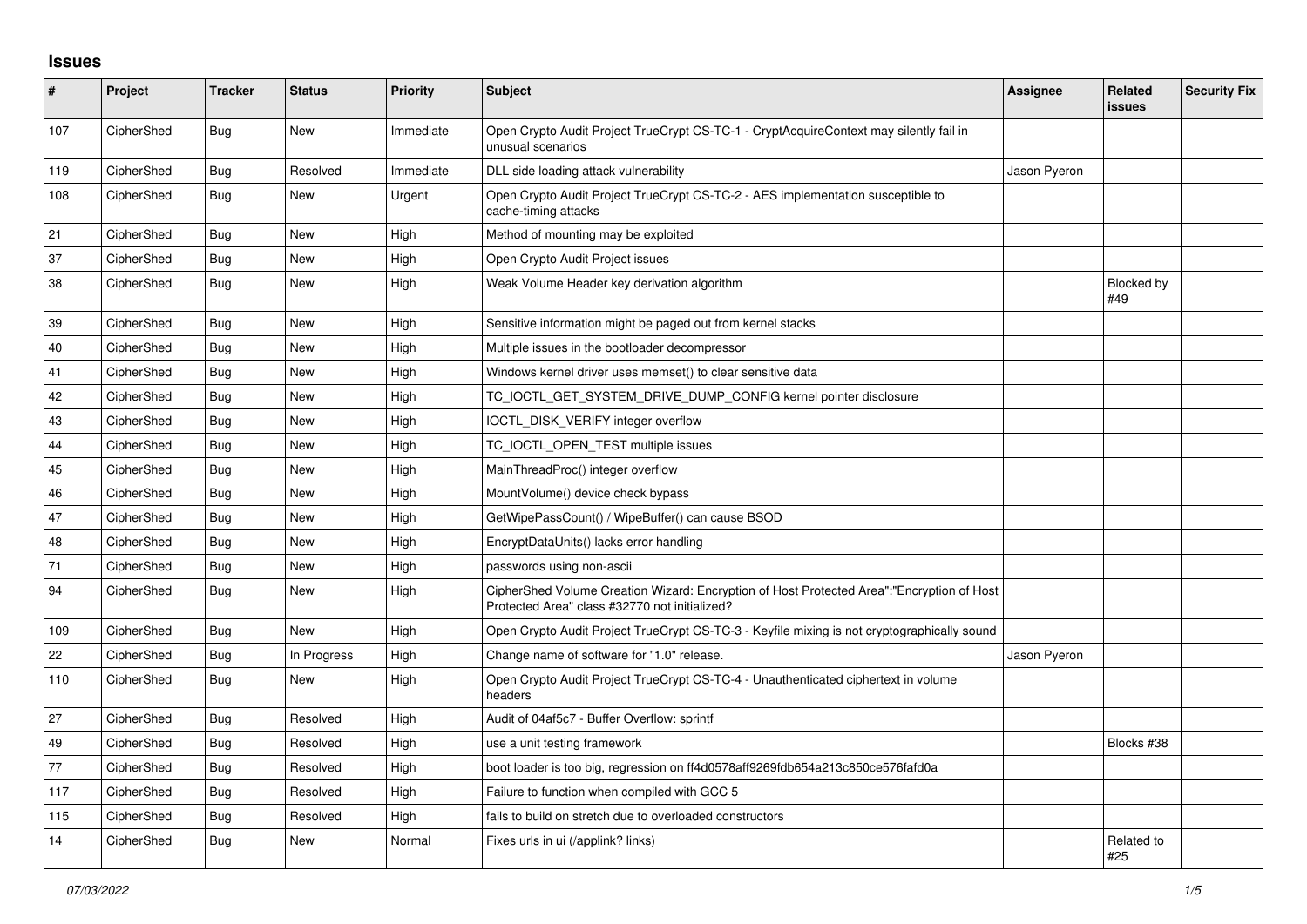| $\sharp$   | Project    | <b>Tracker</b> | <b>Status</b> | <b>Priority</b> | <b>Subject</b>                                                                                           | <b>Assignee</b> | Related<br><b>issues</b> | <b>Security Fix</b> |
|------------|------------|----------------|---------------|-----------------|----------------------------------------------------------------------------------------------------------|-----------------|--------------------------|---------------------|
| 26         | CipherShed | Bug            | <b>New</b>    | Normal          | Large External Drive Support on Mac (>512byte sector size)                                               |                 |                          |                     |
| 23         | CipherShed | <b>Bug</b>     | New           | Normal          | Windows 8 / 8.1 Fast Startup                                                                             | Rocki H         |                          |                     |
| 31         | CipherShed | <b>Bug</b>     | New           | Normal          | there is duplicate code for password character checking                                                  | Jason Pyeron    | Related to<br>#30        |                     |
| 63         | CipherShed | Bug            | <b>New</b>    | Normal          | 64 bit gui on 64 bit systems                                                                             |                 | Related to<br>#65        |                     |
| 72         | CipherShed | Bug            | <b>New</b>    | Normal          | The installation fails, but a message (from windows?) says it succeeds and asks if you want<br>to reboot |                 |                          |                     |
| 73         | CipherShed | <b>Bug</b>     | <b>New</b>    | Normal          | Truecrypt icon showing in taskbar                                                                        |                 |                          |                     |
| 74         | CipherShed | <b>Bug</b>     | <b>New</b>    | Normal          | Hardcoded Build date in Help->About window                                                               |                 |                          |                     |
| 76         | CipherShed | <b>Bug</b>     | New           | Normal          | MakeSelfExtractingPackage used in CI cannot have dialog boxes                                            |                 |                          |                     |
| ${\bf 78}$ | CipherShed | Bug            | <b>New</b>    | Normal          | update the ciphershed.org website, automatically                                                         |                 |                          |                     |
| 83         | CipherShed | <b>Bug</b>     | <b>New</b>    | Normal          | deduplicate file names                                                                                   |                 |                          |                     |
| 84         | CipherShed | <b>Bug</b>     | New           | Normal          | wcsncpy is subject to buffer overflow                                                                    |                 |                          |                     |
| 85         | CipherShed | <b>Bug</b>     | <b>New</b>    | Normal          | Digcode.c is 9917 lines long, split it up                                                                |                 |                          |                     |
| 88         | CipherShed | <b>Bug</b>     | New           | Normal          | smart card support for containers                                                                        |                 |                          |                     |
| 95         | CipherShed | Bug            | <b>New</b>    | Normal          | Platform/SystemException.h and Common/Exception.h define the same class/struct                           |                 |                          |                     |
| 111        | CipherShed | <b>Bug</b>     | <b>New</b>    | Normal          | ui does not show free drives below c: e.g. A: or B:                                                      | Niklas Lemcke   |                          |                     |
| 116        | CipherShed | Bug            | <b>New</b>    | Normal          | create an option for private/global volume mounting                                                      |                 |                          |                     |
| 118        | CipherShed | Bug            | <b>New</b>    | Normal          | upgrading truecrpyt fails if truecrypt is pinned to the taskbar                                          |                 |                          |                     |
| 123        | CipherShed | <b>Bug</b>     | New           | Normal          | losetup anomaly with OpenSUSE 13.1                                                                       |                 |                          |                     |
| 51         | CipherShed | <b>Bug</b>     | In Progress   | Normal          | <b>GUID Partition Table (GPT)</b>                                                                        | Jason Pyeron    | Related to<br>#55        |                     |
| 55         | CipherShed | <b>Bug</b>     | In Progress   | Normal          | Unified Extensible Firmware Interface (UEFI)                                                             | Jason Pyeron    | Related to<br>#51        |                     |
| 30         | CipherShed | Bug            | Resolved      | Normal          | Allowed character description is wrong                                                                   |                 | Related to<br>#31        |                     |
| 28         | CipherShed | Bug            | Resolved      | Normal          | Audit of 04af5c7 - Buffer Overflow: strcat                                                               |                 |                          |                     |
| 29         | CipherShed | <b>Bug</b>     | Resolved      | Normal          | Audit of 04af5c7 - Buffer Overflow: strcpy                                                               | Jason Pyeron    |                          |                     |
| 86         | CipherShed | <b>Bug</b>     | Resolved      | Normal          | Make ciphershed window titlebars different                                                               |                 |                          |                     |
| 101        | CipherShed | <b>Bug</b>     | Resolved      | Normal          | boot loader password prompt takes 100% cpu in VM                                                         |                 |                          |                     |
| 112        | CipherShed | <b>Bug</b>     | Resolved      | Normal          | uninstall on windows does not list version info                                                          |                 |                          |                     |
| 113        | CipherShed | <b>Bug</b>     | Resolved      | Normal          | remove the donate screen from the installer                                                              |                 |                          |                     |
| 125        | CipherShed | <b>Bug</b>     | Resolved      | Normal          | Makefile for bootloader fails on case sensitive filesystem                                               |                 |                          |                     |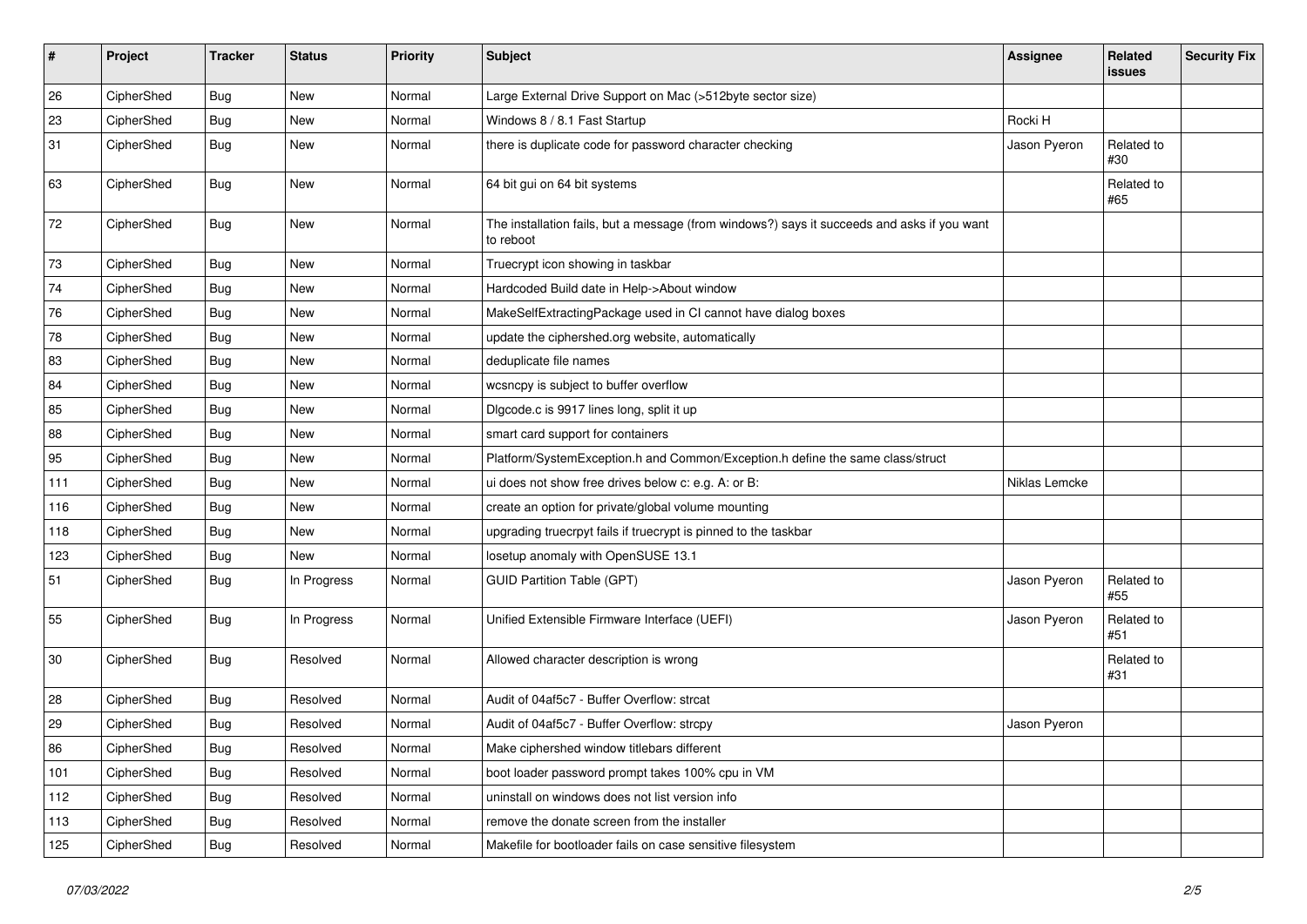| #            | Project    | <b>Tracker</b> | <b>Status</b> | <b>Priority</b> | <b>Subject</b>                                                                           | <b>Assignee</b> | Related<br>issues   | <b>Security Fix</b> |
|--------------|------------|----------------|---------------|-----------------|------------------------------------------------------------------------------------------|-----------------|---------------------|---------------------|
| 126          | CipherShed | <b>Bug</b>     | Resolved      | Normal          | VS launcher breaks if using multiple VS and the default is not the one for CS            |                 |                     |                     |
| 127          | CipherShed | Bug            | Resolved      | Normal          | remove #if 0 code                                                                        | Jason Pyeron    |                     |                     |
| 56           | CipherShed | <b>Bug</b>     | New           | Low             | FreeBSD support                                                                          |                 |                     |                     |
| 59           | CipherShed | Bug            | New           | Low             | optimized rescue disk                                                                    |                 | Related to<br>#52   |                     |
| 80           | CipherShed | Bug            | <b>New</b>    | Low             | TEST CASE: ubuntu 14 GUI install                                                         |                 |                     |                     |
| 105          | CipherShed | <b>Bug</b>     | Resolved      | Low             | Debian Jessie Complication Error: wx3.0                                                  |                 |                     |                     |
| 104          | CipherShed | <b>Bug</b>     | Resolved      | Low             | wxgtk 2.9, CommandLineInterface, ambiguous overloaded function calls                     |                 |                     |                     |
| 35           | CipherShed | Feature        | Resolved      | High            | use Doxygen                                                                              |                 |                     |                     |
| 32           | CipherShed | Feature        | New           | Normal          | truecrypt.ch ideas thread                                                                |                 |                     |                     |
| $33\,$       | CipherShed | Feature        | New           | Normal          | windows comamnd line volume creation                                                     |                 |                     |                     |
| 34           | CipherShed | Feature        | New           | Normal          | windows mount point support                                                              |                 | Related to<br>#60   |                     |
| 36           | CipherShed | Feature        | <b>New</b>    | Normal          | support multiple actors to open an encrypted volume                                      |                 |                     |                     |
| 50           | CipherShed | Feature        | New           | Normal          | Linux FDE                                                                                |                 | Related to<br>$\#5$ |                     |
| 57           | CipherShed | Feature        | New           | Normal          | Skein support                                                                            |                 |                     |                     |
| 60           | CipherShed | Feature        | New           | Normal          | Enhanced UX - shell extension for container management                                   |                 | Related to<br>#34   |                     |
| 61           | CipherShed | Feature        | <b>New</b>    | Normal          | optionally support TPM                                                                   |                 |                     |                     |
| 62           | CipherShed | Feature        | New           | Normal          | Administrative Configuration for Enterprise IT                                           |                 |                     |                     |
| 65           | CipherShed | Feature        | <b>New</b>    | Normal          | pure 64 bit version for windows                                                          |                 | Related to<br>#63   |                     |
| 66           | CipherShed | Feature        | <b>New</b>    | Normal          | provide robust API for usermode interaction with kernel driver                           |                 |                     |                     |
| 67           | CipherShed | Feature        | New           | Normal          | print a backup                                                                           |                 |                     |                     |
| 70           | CipherShed | Feature        | New           | Normal          | track git info in build                                                                  |                 |                     |                     |
| 81           | CipherShed | Feature        | <b>New</b>    | Normal          | Decrypt System drive via commandline                                                     |                 |                     |                     |
| 82           | CipherShed | Feature        | <b>New</b>    | Normal          | add sparse file detection to non-windows versions                                        |                 |                     |                     |
| 89           | CipherShed | Feature        | New           | Normal          | Support the Common Criteria Collaborative Protection Profile for Full Disk Encryption    |                 |                     |                     |
| $ 90\rangle$ | CipherShed | Feature        | New           | Normal          | cipher setting preference file                                                           |                 |                     |                     |
| 91           | CipherShed | Feature        | New           | Normal          | use linked libraries in kernel driver to isolate logical units and later support plugins |                 |                     |                     |
| 92           | CipherShed | Feature        | New           | Normal          | allow change of cipher/key on encrypted container without decrypting                     |                 |                     |                     |
| 93           | CipherShed | Feature        | New           | Normal          | support "quick" encrypt for new media (especially flash/SSD)                             |                 |                     |                     |
| 96           | CipherShed | Feature        | New           | Normal          | installer to incorporate a post-installation quick-start wizard                          |                 |                     |                     |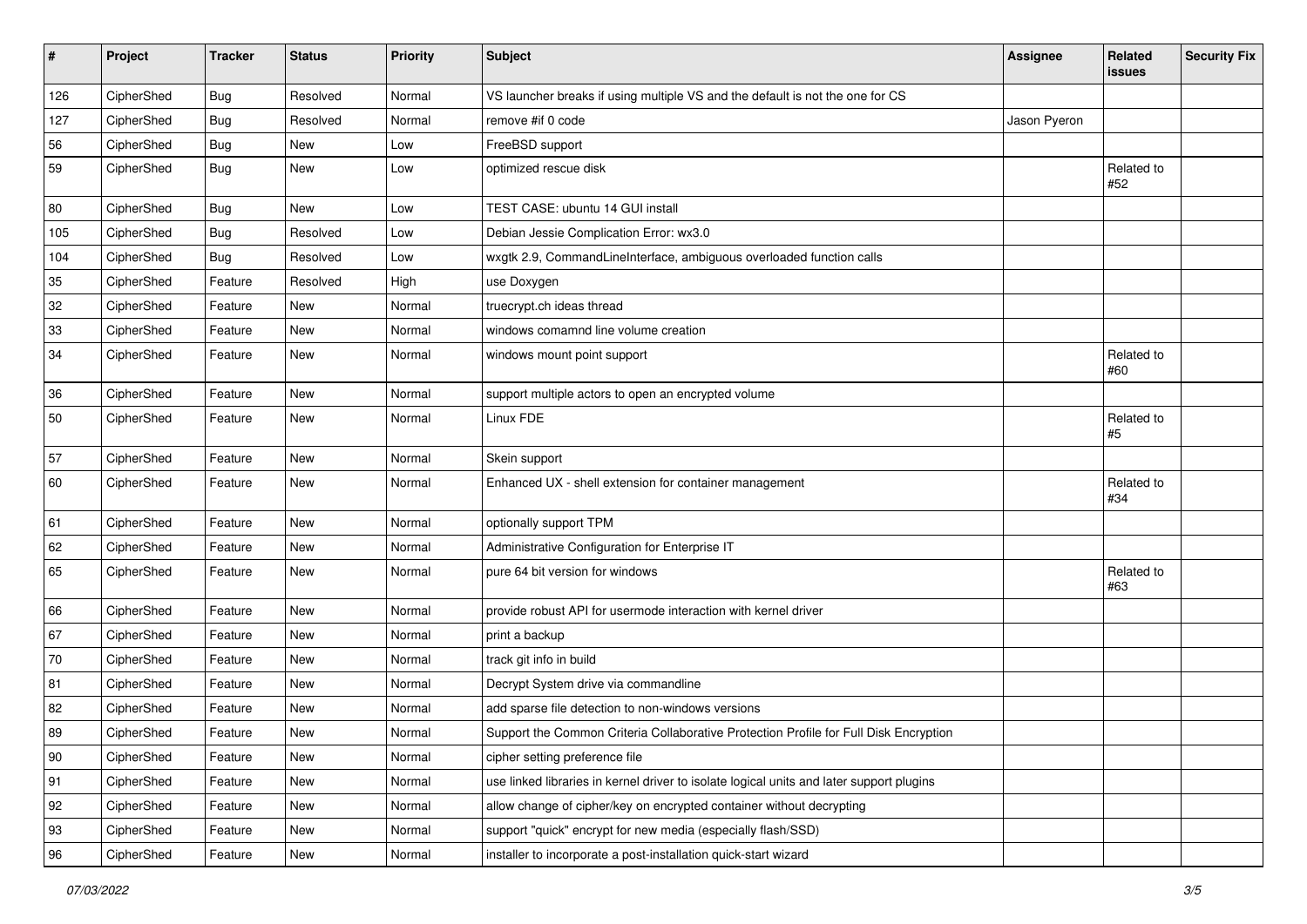| #              | Project    | <b>Tracker</b> | <b>Status</b> | <b>Priority</b> | Subject                                                                                       | Assignee             | Related<br><b>issues</b>                                  | <b>Security Fix</b> |
|----------------|------------|----------------|---------------|-----------------|-----------------------------------------------------------------------------------------------|----------------------|-----------------------------------------------------------|---------------------|
| 97             | CipherShed | Feature        | <b>New</b>    | Normal          | Suggestion 1 - Do not use unknown terminology                                                 | Niklas Lemcke        |                                                           |                     |
| 98             | CipherShed | Feature        | New           | Normal          | Suggestion 2 - Do not misuse native UI controls                                               | Niklas Lemcke        |                                                           |                     |
| 102            | CipherShed | Feature        | New           | Normal          | support for serial console in bootloader                                                      |                      |                                                           |                     |
| 99             | CipherShed | Feature        | New           | Normal          | Suggestion 3-Separate required and optional input parameters                                  |                      |                                                           |                     |
| 100            | CipherShed | Feature        | New           | Normal          | Suggestion 4-Display the consequences of an action immediately (Immediacy of<br>consequences) |                      |                                                           |                     |
| 121            | CipherShed | Feature        | New           | Normal          | Support "not" burning CD on encrypting disk operation                                         |                      | Related to<br>#68                                         |                     |
| 122            | CipherShed | Feature        | New           | Normal          | support key escrow                                                                            |                      | Related to<br>#68                                         |                     |
| 124            | CipherShed | Feature        | New           | Normal          | investigate switch to FUDforum from phpBB                                                     |                      |                                                           |                     |
| 10             | CipherShed | Feature        | New           | Low             | Two-factor Pre-boot-authentication with USB stick and Password                                |                      |                                                           |                     |
| 11             | CipherShed | Feature        | New           | Low             | Cipher set enablement                                                                         |                      |                                                           |                     |
| 52             | CipherShed | Feature        | New           | Low             | recovery utility & tools                                                                      |                      | Related to<br>#59                                         |                     |
| 53             | CipherShed | Feature        | New           | Low             | Portable / non-admin volume browser                                                           |                      |                                                           |                     |
| 54             | CipherShed | Feature        | New           | Low             | Self Destruct Password                                                                        |                      |                                                           |                     |
| 58             | CipherShed | Feature        | New           | Low             | Tablet / Touch screen / non-keyboard boot support                                             |                      |                                                           |                     |
| 69             | CipherShed | Feature        | New           | Low             | integration test: mounting and sharing volumes                                                |                      |                                                           |                     |
| 75             | CipherShed | Feature        | New           | Low             | code coverage - ConvertUTF.c                                                                  |                      |                                                           |                     |
| 79             | CipherShed | Feature        | New           | Low             | document a list of file systems compatible with Hidden Volume usage                           |                      |                                                           |                     |
| 87             | CipherShed | Feature        | <b>New</b>    | Low             | support multiple hidden volumes                                                               |                      |                                                           |                     |
| 16             | CipherShed | Task           | New           | High            | Create list of all installed files / registry keys (Windows).                                 | Rocki H              | Related to<br>#2                                          |                     |
| $\mathbf{1}$   | CipherShed | Task           | New           | Normal          | Detailed review of Windows constant strings                                                   | Paweł<br>Zegartowski | Related to<br>#2                                          |                     |
| $\overline{2}$ | CipherShed | Task           | New           | Normal          | Upgrade installer to uninstall TrueCrypt                                                      |                      | Related to<br>#1, Related<br>to #13,<br>Related to<br>#16 |                     |
| 3              | CipherShed | Task           | New           | Normal          | Finish initial bitmaps and icons                                                              |                      |                                                           |                     |
| $\overline{4}$ | CipherShed | Task           | New           | Normal          | Get Windows executable signing key                                                            | <b>Bill Cox</b>      |                                                           |                     |
| 5              | CipherShed | Task           | New           | Normal          | Linux build, installer, VM                                                                    | Kyle Marek           | Related to<br>#50                                         |                     |
| 6              | CipherShed | Task           | New           | Normal          | Windows build, installer, VM                                                                  | <b>Bill Cox</b>      |                                                           |                     |